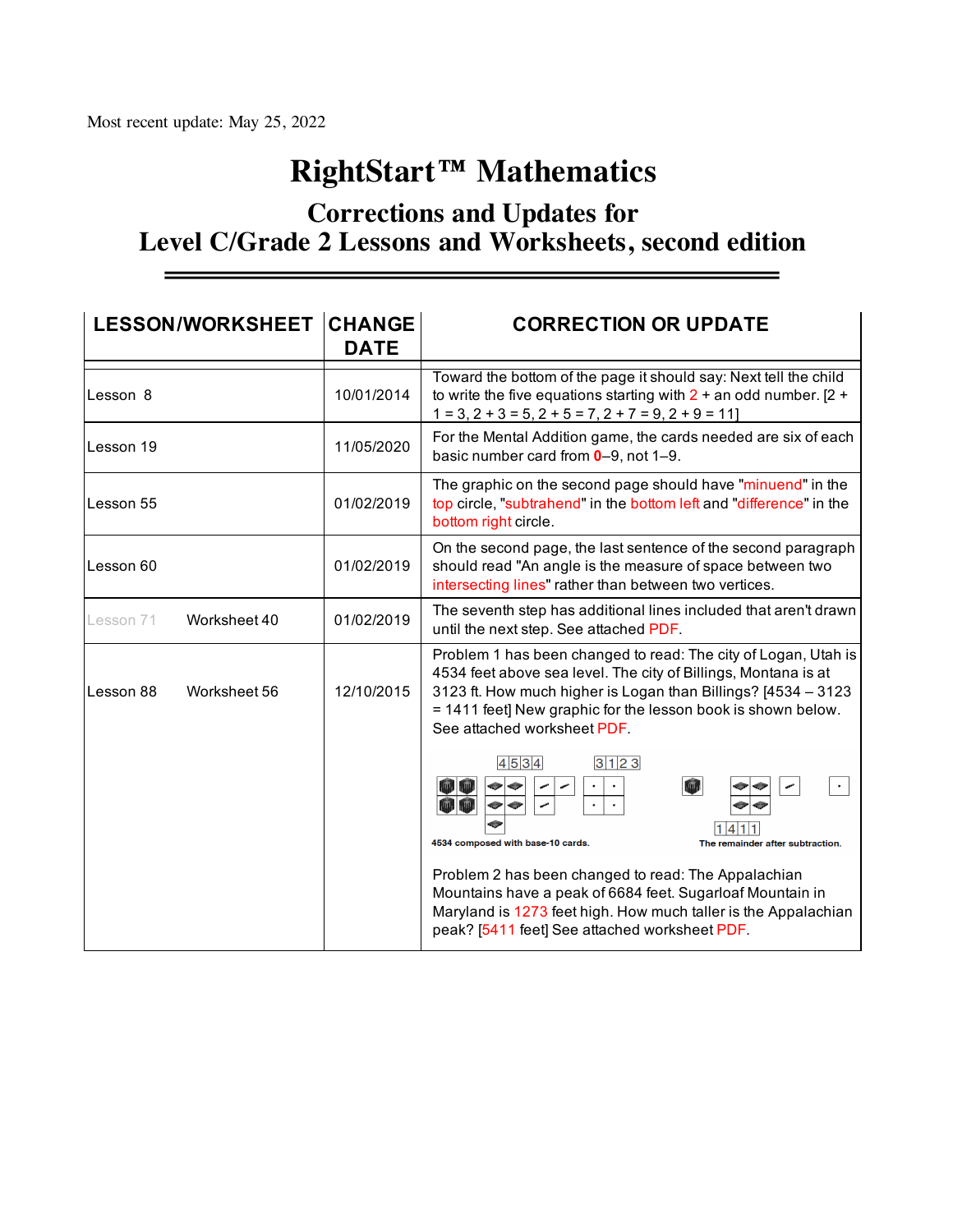| Lesson 89  |                    | 05/08/2017 | On the second page, the last set of graphics should look like<br>this. The second and third abacus were incorrect.                                                                                                                              |
|------------|--------------------|------------|-------------------------------------------------------------------------------------------------------------------------------------------------------------------------------------------------------------------------------------------------|
|            |                    |            | 1887<br>1887<br>1887<br>$-888$<br>$-888$<br>888<br>999<br>Subtracting 888.<br><b>Trading twice.</b><br>Another trade.                                                                                                                           |
| Lesson 101 | Worksheet 67-B     | 01/02/2019 | The story problem in the middle of the page is missing the $$$<br>sign at the end of the paragraph.                                                                                                                                             |
| Lesson 108 | Warm Up Practice 2 | 06/16/2015 | Problem 12 should be a subtraction problem. See attached<br>PDF.                                                                                                                                                                                |
| Lesson 99  |                    | 05/25/2022 | The first three answers for the Canadian worksheets is \$1.15,<br>\$1.82, and \$3.05, not \$1.15, \$2.32, and \$3.05.                                                                                                                           |
| Lesson 110 |                    | 05/04/2015 | In the Warm-Ups, third paragraph, last sentence should read:<br>About how long is 3 feet in centimeters, 10 centimeters or 100<br>centimeters? [100 cm]                                                                                         |
| Lesson 116 | Worksheet 80       | 06/16/2015 | Problem 7 graphic is incorrect. See attached PDF.                                                                                                                                                                                               |
| Lesson 119 | Worksheet 83       | 01/02/2019 | The second problem on the second row should read<br>$5 \times \underline{\hspace{1cm}} = 15$ , not 30. Answer in the lesson book should read<br>$5 \times 3 = 15$ .                                                                             |
| Lesson 125 |                    | 01/02/2019 | On the second page, the second paragraph should read, "A<br>second solution is to fold and cut each strip into fourths and<br>dole out the pieces equally to the four friends, with each friend<br>receiving an amount equal to three fourths." |
| Lesson 131 |                    | 05/26/2015 | On page 263, halfway down under Faces, Edges, and Vertices,<br>it should say "triangular pyramid" not "triangular prism."                                                                                                                       |
| Lesson 131 |                    | 01/02/2019 | On the second page, the picture of the geometric solids is<br>changed to include octagonal prism, rather than a pentagonal<br>prism. The last answer on the worksheet will be octagonal<br>prism.                                               |
| Lesson 131 | Worksheet 88       | 01/02/2019 | The image of the triangular prism and rectangular prism have<br>been reversed. An image of an octangonal prism replaces the<br>image of the pentagonal prism. See attached PDF.                                                                 |
| Lesson 133 |                    | 09/27/2017 | On the second page, under Fraction Chart, the question "If you<br>have one half what do you need to make 1?" should have the<br>answer as one half, 2 fourths, 3 sixths, 4 eighths, or 5 tenths.                                                |
| Lesson 135 | Worksheet 91       | 12/10/2015 | Line B measures 14 cm and 5-1/2 in. See attached PDF for new<br>worksheet. Line plot answer is 19 items, not 18 items.                                                                                                                          |
| Lesson 136 |                    | 06/16/2015 | Line A measures 5 cm.                                                                                                                                                                                                                           |
| Lesson 137 |                    | 06/16/2015 | Under the Addition heading, it says $543 - 10 = [523]$ . Answer is<br>[533]                                                                                                                                                                     |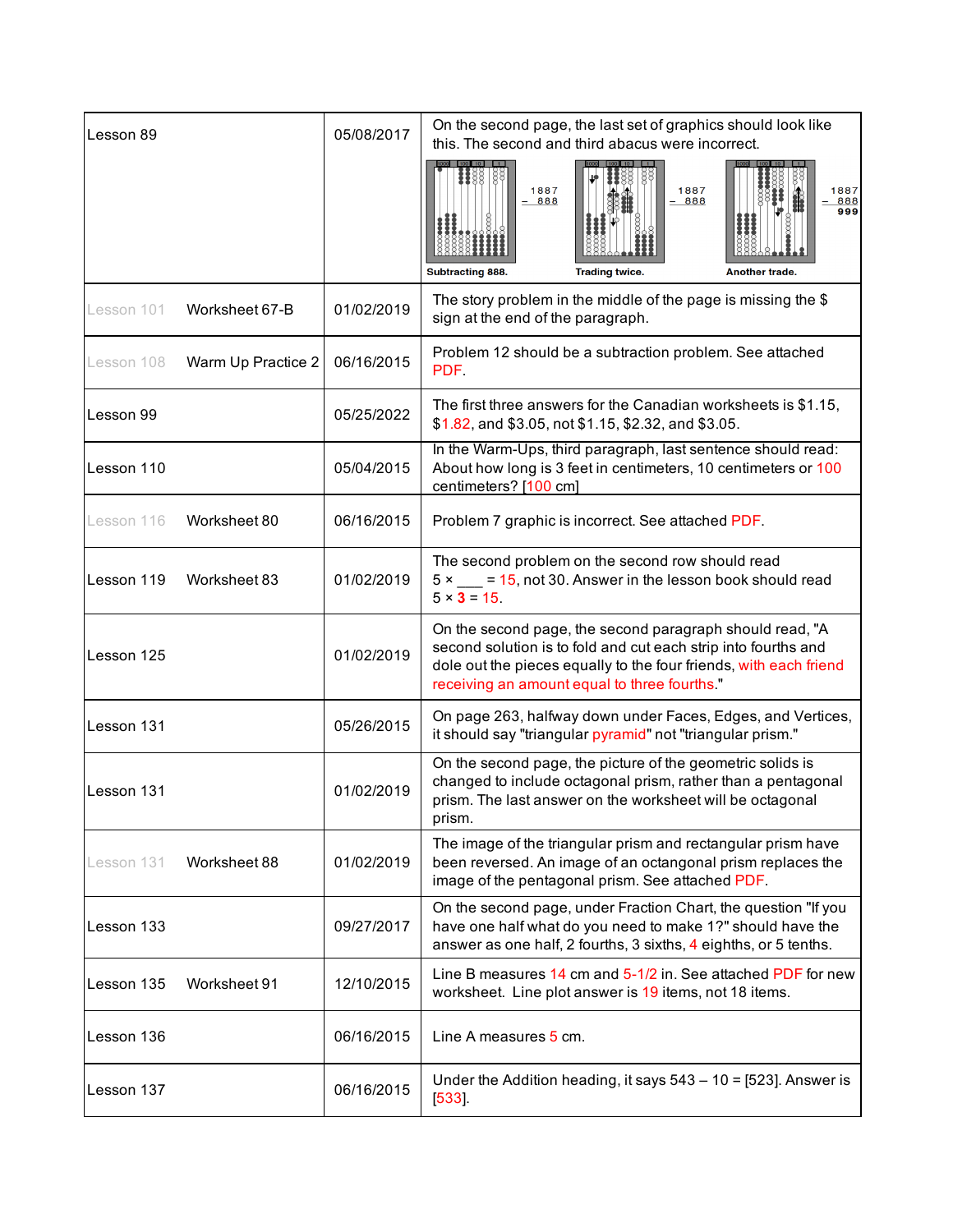| Lesson 138 | End Of Year<br>Assessment#3 | 08/25/2014 | Questions 5–7 were worded wrong. See attached PDF.          |
|------------|-----------------------------|------------|-------------------------------------------------------------|
| Lesson 140 |                             | 06/16/2015 | Under Problems 1-10, it says $5 - 4 = [9]$ . Answer is [1]. |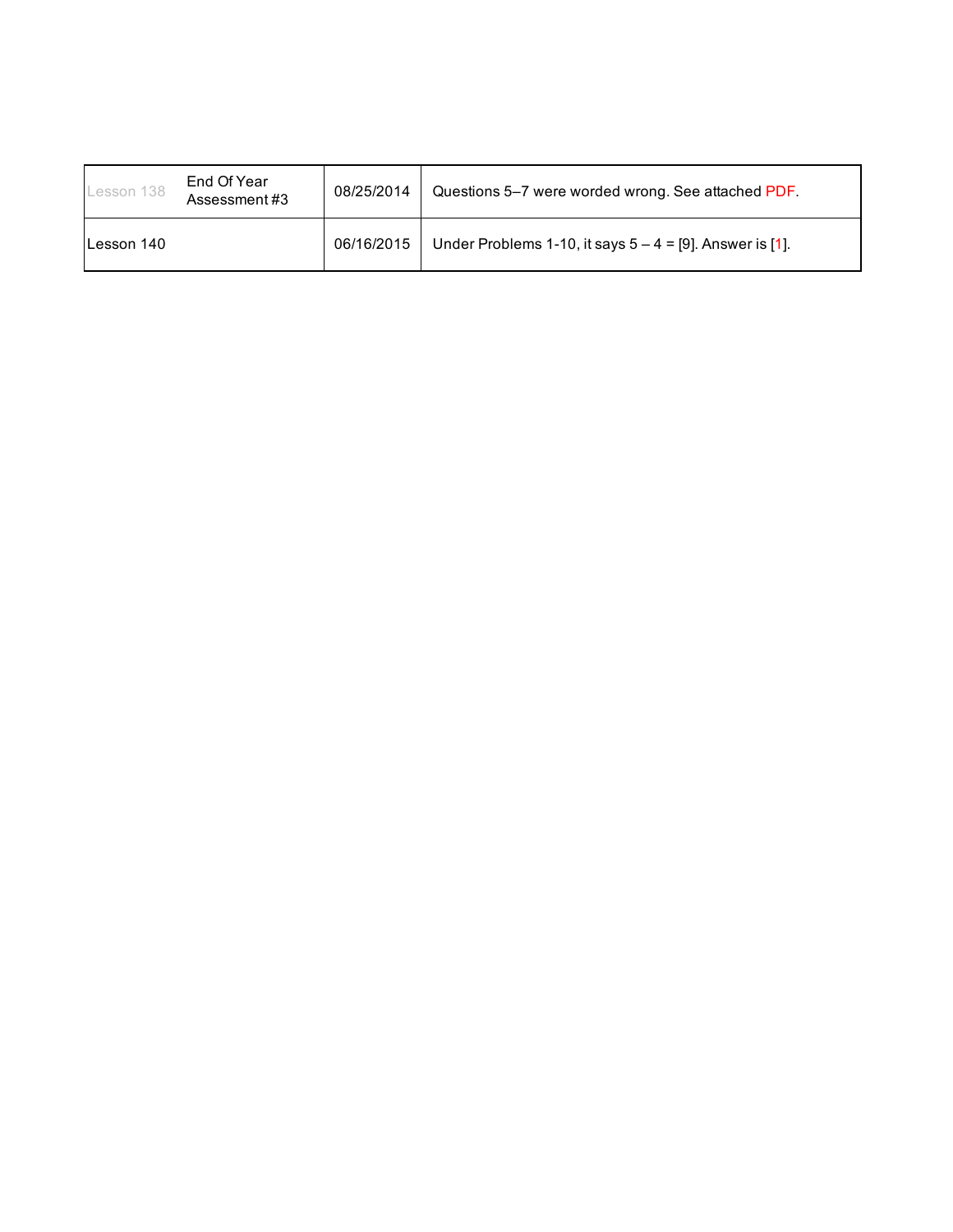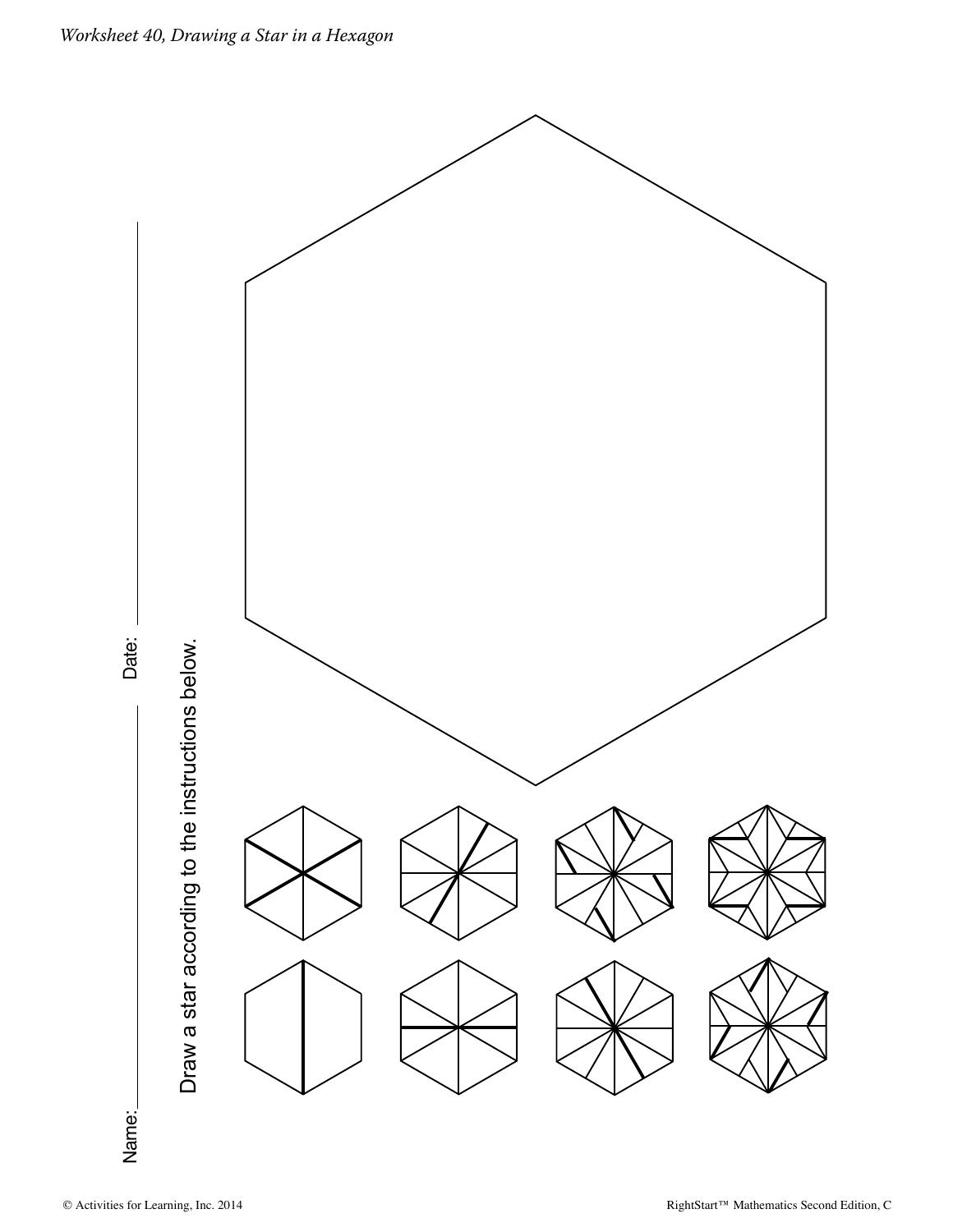Date: <u>Date:</u> 2004 **Date:** 2004 **Date:** 2004 **Date:** 2004 **Date:** 2004

Write the equations and find the answers with the base-10 cards.

1. The city of Logan, Utah is 4534 feet above sea level. The city of Billings, Montana is at 3123 ft. How much higher is Logan than Billings?

2. The Appalachian Mountains have a peak of 6684 feet. Sugarloaf Mountain in Maryland is 1273 feet high. How much taller is the Appalachian peak?

3. The distance between New York and Hawaii is 4858 miles. The distance between New York and England is 3296 miles. How much closer is New York to England than to Hawaii?

5.

7.

Subtract the following with base-10 cards and write the differences.

|                            | $4 \ 5 \ 3 \ 4$ |    |  |
|----------------------------|-----------------|----|--|
| $\begin{array}{ c c }$ 2 4 |                 | 18 |  |
|                            |                 |    |  |

6.

4.

| 6. | $\overline{4}$ | -9             |   |
|----|----------------|----------------|---|
| 5  | $\overline{7}$ | 8 <sup>1</sup> | 5 |
|    |                |                |   |

 8 2 1 5 – 5 4 3 7

8.

| $5\overline{5}$<br>$2 \overline{5}$<br>$\vert 4 \vert$ |
|--------------------------------------------------------|
|                                                        |

Name: Name: Name: Name: Name: Name: Name: Name: Name: Name: Name: Name: Name: Name: Name: Name: Name: Name: Name: Name: Name: Name: Name: Name: Name: Name: Name: Name: Name: Name: Name: Name: Name: Name: Name: Name: Name:

|   | 7080   |  |
|---|--------|--|
| — | $3829$ |  |
|   |        |  |

| 9. |          | $9 \mid 2 \mid 4$ | $\overline{7}$ |
|----|----------|-------------------|----------------|
|    | $\equiv$ | 5685              |                |
|    |          |                   |                |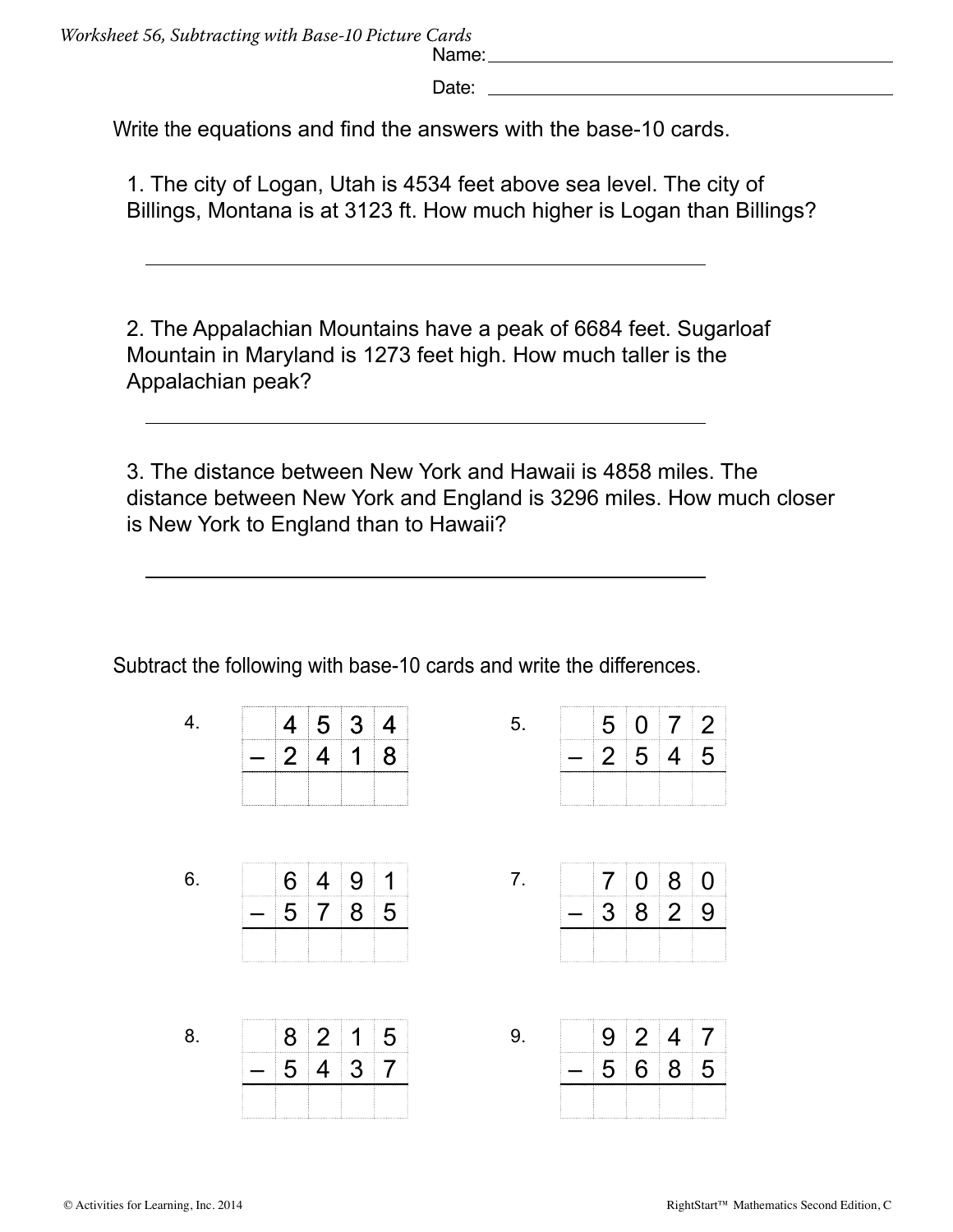Name:

Date:

Solve. Use your abacus only if you need it.

| 1.  | 8<br>$\mathbf 1$<br>$\ddot{}$              | $\overline{7}$                                                                         | 3 8<br>6 3 5                                                  | 2.  |                          | 6<br>$\overline{2}$           | 8<br>8                        | 6<br>3                           | $\mathbf 1$<br>9                  |  |
|-----|--------------------------------------------|----------------------------------------------------------------------------------------|---------------------------------------------------------------|-----|--------------------------|-------------------------------|-------------------------------|----------------------------------|-----------------------------------|--|
|     |                                            |                                                                                        |                                                               |     |                          |                               |                               |                                  |                                   |  |
| 3.  | $\overline{7}$<br>$\overline{\phantom{0}}$ | $7 \vert 4 \vert$                                                                      | $\mathbf{3}$<br>$5817$                                        | 4.  |                          | 6<br>$+ 4 5 3 7$              | $\overline{0}$                | 5                                | $\overline{7}$                    |  |
|     |                                            |                                                                                        |                                                               |     |                          |                               |                               |                                  |                                   |  |
| 5.  | $\overline{7}$                             | 2 <sup>2</sup>                                                                         | $5\overline{)}$<br>$\overline{1}$<br>$2 \mid 4 \mid 3 \mid 2$ | 6.  | $+$                      | 9<br>$\overline{4}$           | $6\phantom{1}$<br>$\mathbf 1$ | $\overline{2}$<br>$\overline{6}$ | $\mathfrak{Z}$<br>$5\overline{)}$ |  |
|     |                                            |                                                                                        |                                                               |     |                          |                               |                               |                                  |                                   |  |
| 7.  | 4<br>$+$                                   | $\overline{4}$<br>$1 \overline{\smash{)}3 \overline{\smash{)}}6 \overline{\smash{)}}6$ | 4 8                                                           | 8.  |                          | 4<br>$3 \mid 3 \mid 6 \mid 5$ |                               | $6 \mid 2 \mid 2$                |                                   |  |
|     |                                            |                                                                                        |                                                               |     |                          |                               |                               |                                  |                                   |  |
| 9.  | 1<br>1<br>$\ddot{}$                        | $\overline{4}$                                                                         | 623<br>$\overline{5}$<br>3                                    | 10. | $\overline{\phantom{0}}$ | 3 <sup>1</sup><br>3           | 8<br>$\overline{2}$           | $\mathbf 1$<br>$\overline{7}$    | $\overline{4}$<br>$\overline{7}$  |  |
|     |                                            |                                                                                        |                                                               |     |                          |                               |                               |                                  |                                   |  |
| 11. | $\overline{7}$                             | $\overline{2}$                                                                         | $\mathbf 1$<br>$\overline{4}$                                 | 12. |                          | $\overline{7}$                | $\overline{0}$                | 5                                | $\mathbf 0$                       |  |
|     | 3                                          | $5\overline{)}$                                                                        | $\overline{4}$<br>8                                           |     |                          | 1                             | 3                             | $\overline{7}$                   | 6                                 |  |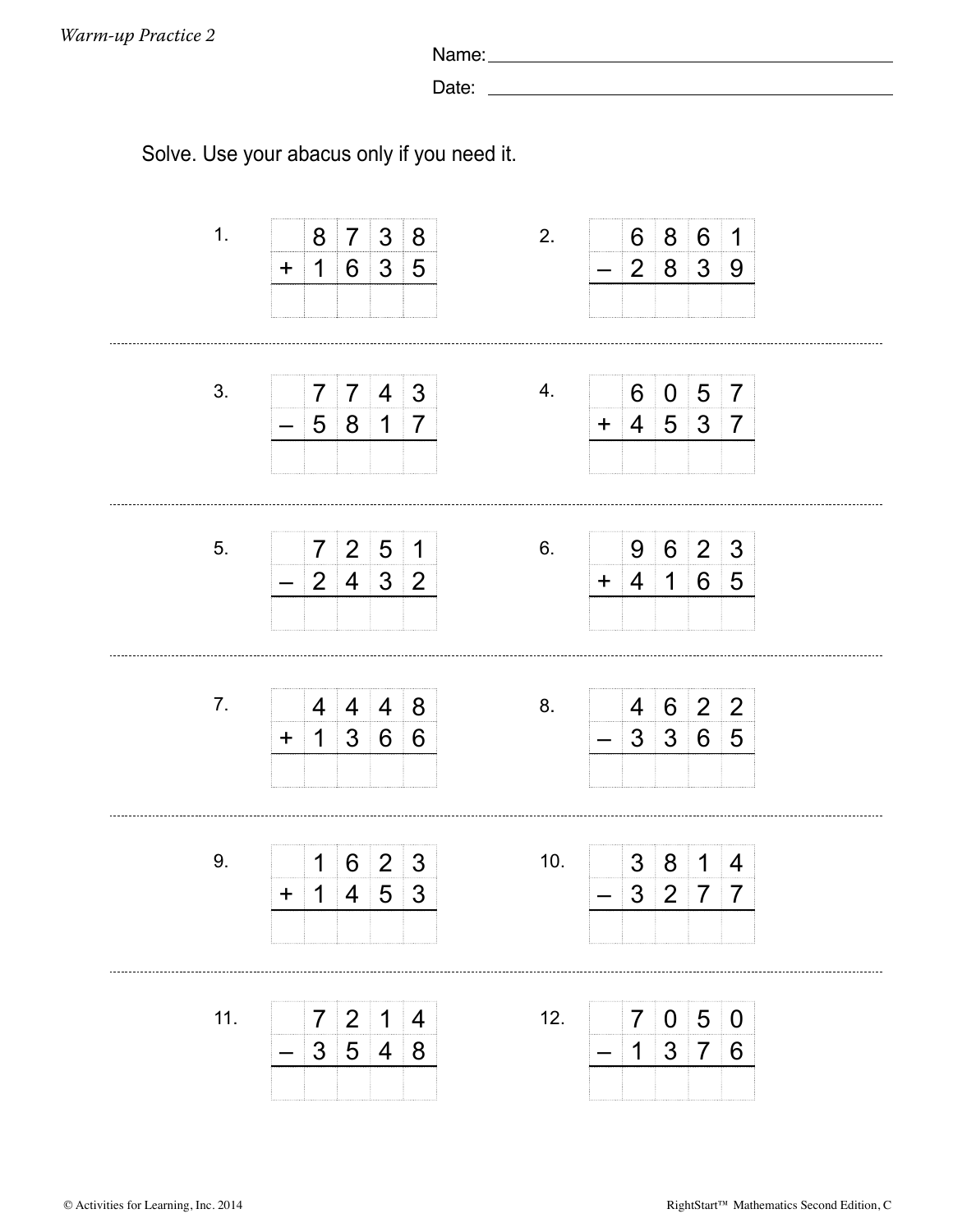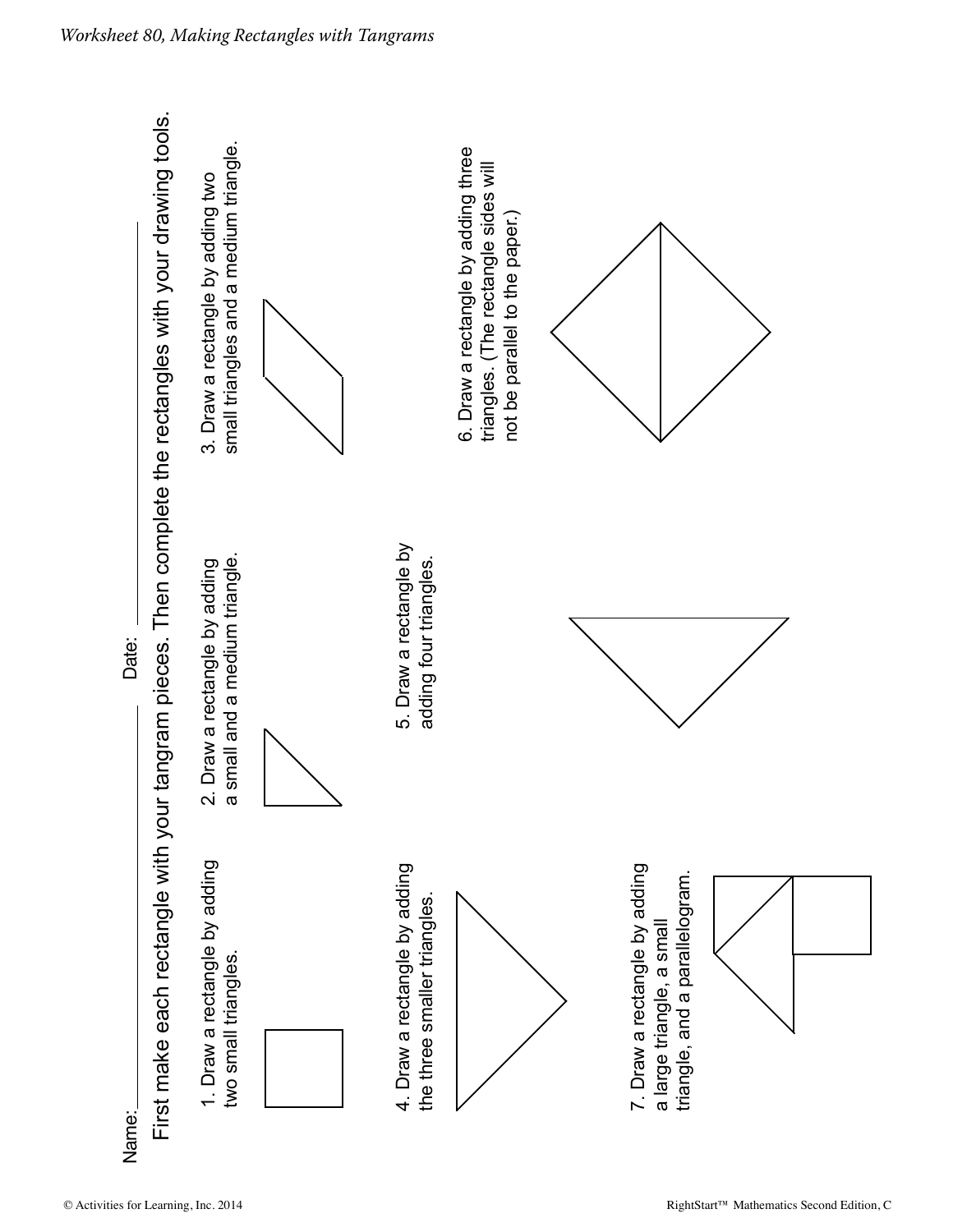Name:

Date:

Make the following shapes with the Geometry Panels.



Triangular prism



Rectangular prism (cube)



Pentagonal prism



Hexagonal prism

Fill in the table below.

| Shape               | Faces | Edges | <b>Vertices</b> |
|---------------------|-------|-------|-----------------|
| triangular prism    |       |       |                 |
| rectangular prism   |       |       |                 |
| pentagonal prism    |       |       |                 |
| hexagonal prism     |       |       |                 |
| triangular pyramid  |       |       |                 |
| rectangular pyramid |       |       |                 |
| pentagonal pyramid  |       |       |                 |

Write the names of the solids below. Use the names listed in the table above.





Triangular pyramid

Square pyramid

(tetrahedron)

Pentagonal pyramid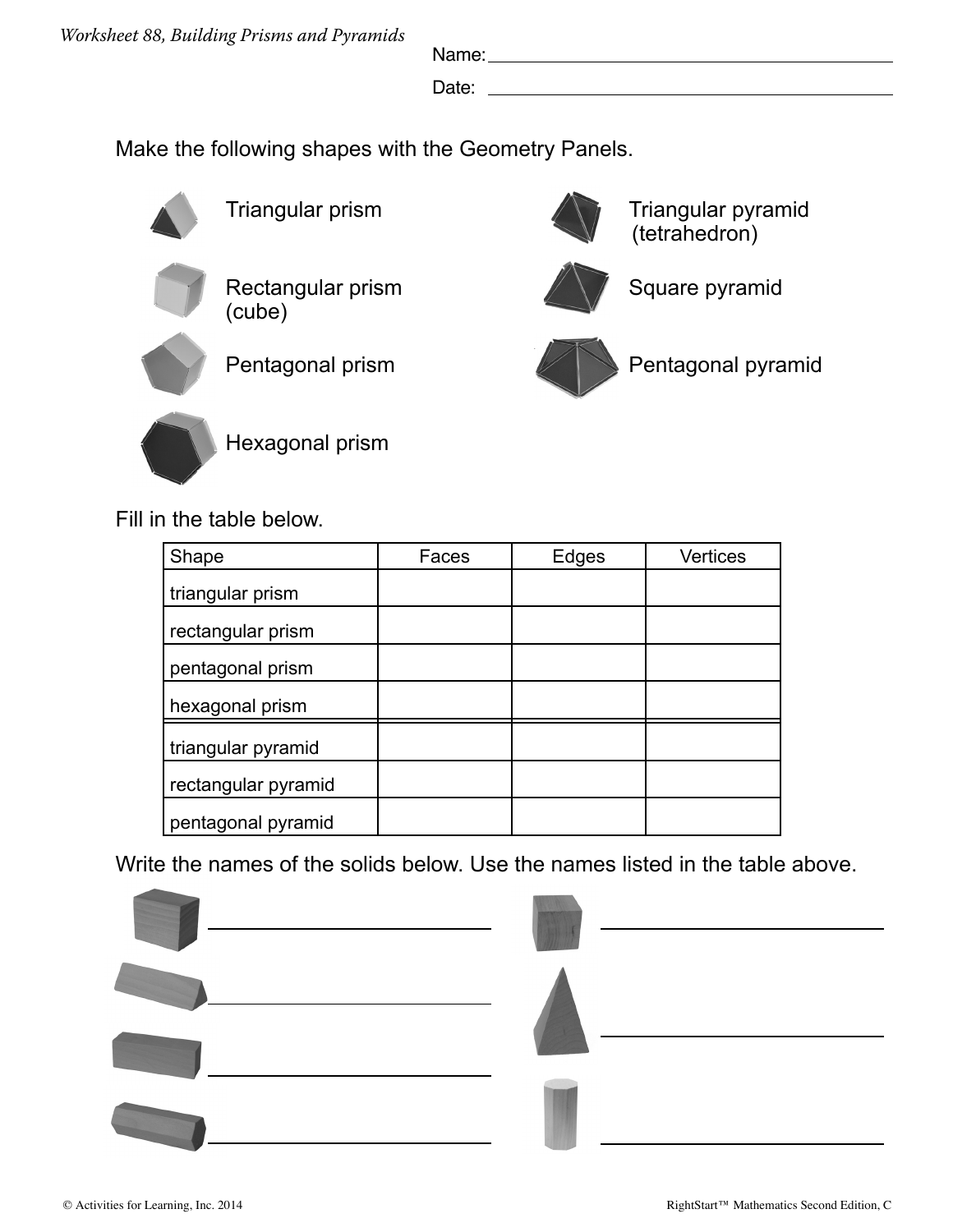Name:

Date:

Estimate what Lines A and B on the sides of your worksheet measure and write your guess in the chart. Then use your ruler to measure the lines and find the difference.

|                       | <b>Your Guess</b> | <b>Measured</b> | <b>Difference</b> |
|-----------------------|-------------------|-----------------|-------------------|
| Line A in centimeters |                   |                 |                   |
| Line A in inches      |                   |                 |                   |
| Line B in centimeters |                   |                 |                   |
| Line B in inches      |                   |                 |                   |

Draw lines to match the digital clocks to the analog clocks.



Read the following and then fill in the line plot below.

Kat has 3 radishes, 3 potatoes, 2 carrots, and 1 squash for sale. Kim has 1 potato, 2 carrots, 2 radishes, and 5 squash for sale. What is the total amount of produce that is for sale?



RightStart™ Mathematics Second Edition, C<br>
© Activities for Learning, Inc. 2014

Line B